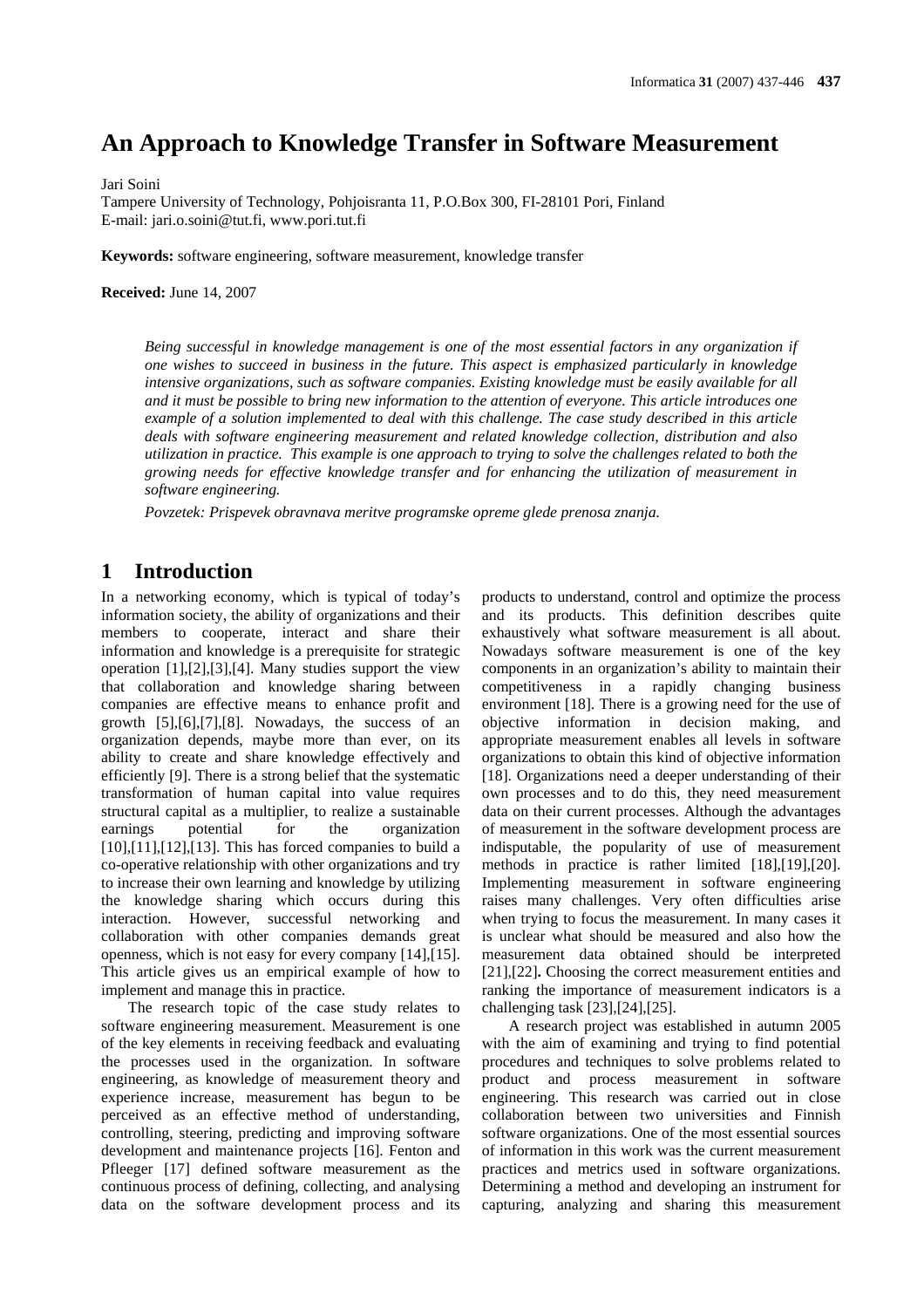knowledge between individuals and organizations was one of the central parts of the research. This article describes the instrument developed, *the information system*, for enhancing and transferring knowledge, related to software engineering measurement. The main contribution of this research was to give an example of how knowledge transfer in software engineering measurement can be organized and managed in practice.

## **2 Background of the study**

### **2.1 Principles and goals of knowledge management**

The starting point of the research was to understand the basis of both knowledge management and software engineering measurement. With regard to knowledge transfer we must first understand the basis of knowledge management. Figure 1 describes the theoretical framework of knowledge management [26]. As we can see, knowledge management (KM) refers to the activities involved in discovering, capturing, sharing, and applying knowledge. KM processes are meant to assist operations. Furthermore, processes are supported by KM systems, which are the integration of technologies and mechanisms. KM sub-processes (such as combination, socialization, externalization, internalization, exchange, direction, and routines) facilitate the broad processes and KM systems themselves rely on a current KM infrastructure.



Figure 1: The concepts of knowledge management [26].

In general, knowledge management can be seen as a matter of improving conducive ways of thinking, practices and developing support systems to promote knowledge sharing. Success in knowledge transfer, which is one of the key issues in this study, is one prerequisite for creating new knowledge and organizational learning. The company must create a cooperative relationship with other organizations and try to increase their own learning and knowledge by utilizing the knowledge sharing and transfer which occurs during this intercourse [27]. The overall aim is to reduce the uncertainty of the operational environment by ensuring that the company has the opportunity to access wider knowledge of the business environment. Knowledge sharing, which is a consequence of this kind of collaboration, generates additional value for every organization, in this case by increasing its knowledge capital, thereby improving its competitiveness.

### **2.2 A case study – the SoMe project**

 The motivation for the research derived from issues observed in relation to the software process and product quality, at national level [28] as well as international level [29],[30],[31]**.** The widely accepted assumption is that software quality, in general, is caused by and dependent on the quality of the software development process. The accepted opinion is that most problems in software quality are based precisely on problems in the software development process [32],[33],[34]. In practice, it has proved difficult to define the key functional process and product measurements and many software companies have found measurement to be challenging and problematic [35],[36]. To promote a better understanding of measurement and to offer a robust and pre-selected set of metrics suitable for different kinds of business goals, FiSMA (the Finnish Software Measurement Association) [37], initiated the SoMe (Software Measurement) project in autumn 2005 together with Tampere University of Technology (TUT) [38] and the University of Joensuu (UJ) [39]. FiSMA itself is a non-profit making organization created to promote the usage and utilization of software measurement to improve the quality of processes and products. Its members, who are also the participants of this study, consist of nearly 40 Finnish software companies, plus several universities and other public organizations. In the context of the SoMe project, different instruments and practices were studied to help solve the measurement problems related to the quality of both software process development and software products. The SoMe project focused especially on experience-based measurement data. Therefore, the sample was a set of software companies (a total of 10) who perform process measurement in practice. Nine of the participant companies can be classified as small and medium size companies (SMEs) [40], from the viewpoint of organizational units involved in software engineering (table 1). The common characteristics, shared by these companies, are that their core business is the supply of software projects and they carry out software development independently.

| $\text{Company}$   A   B   C   D   E   F   G   H               |  |  |  |  |  |
|----------------------------------------------------------------|--|--|--|--|--|
| Empl., total 195 200 200 220 280 450 1,200 3,200 15,000 24,000 |  |  |  |  |  |
| Empl. In SE 195 30 200 200 150 35 30 120 5000 200              |  |  |  |  |  |

| Table 1: Size of participating companies by the number |
|--------------------------------------------------------|
| of employees                                           |

The main idea and the ultimate objective of the SoMe project was to develop, in cooperation with the participants, a common and open information system for Finnish software companies to help monitor and measure the quality of their software processes and products. The final outcome of the SoMe project was an information system implemented in a web environment based on a large metrics database. The final database consists of three different types of measurement information (practical experience, literature and standards). The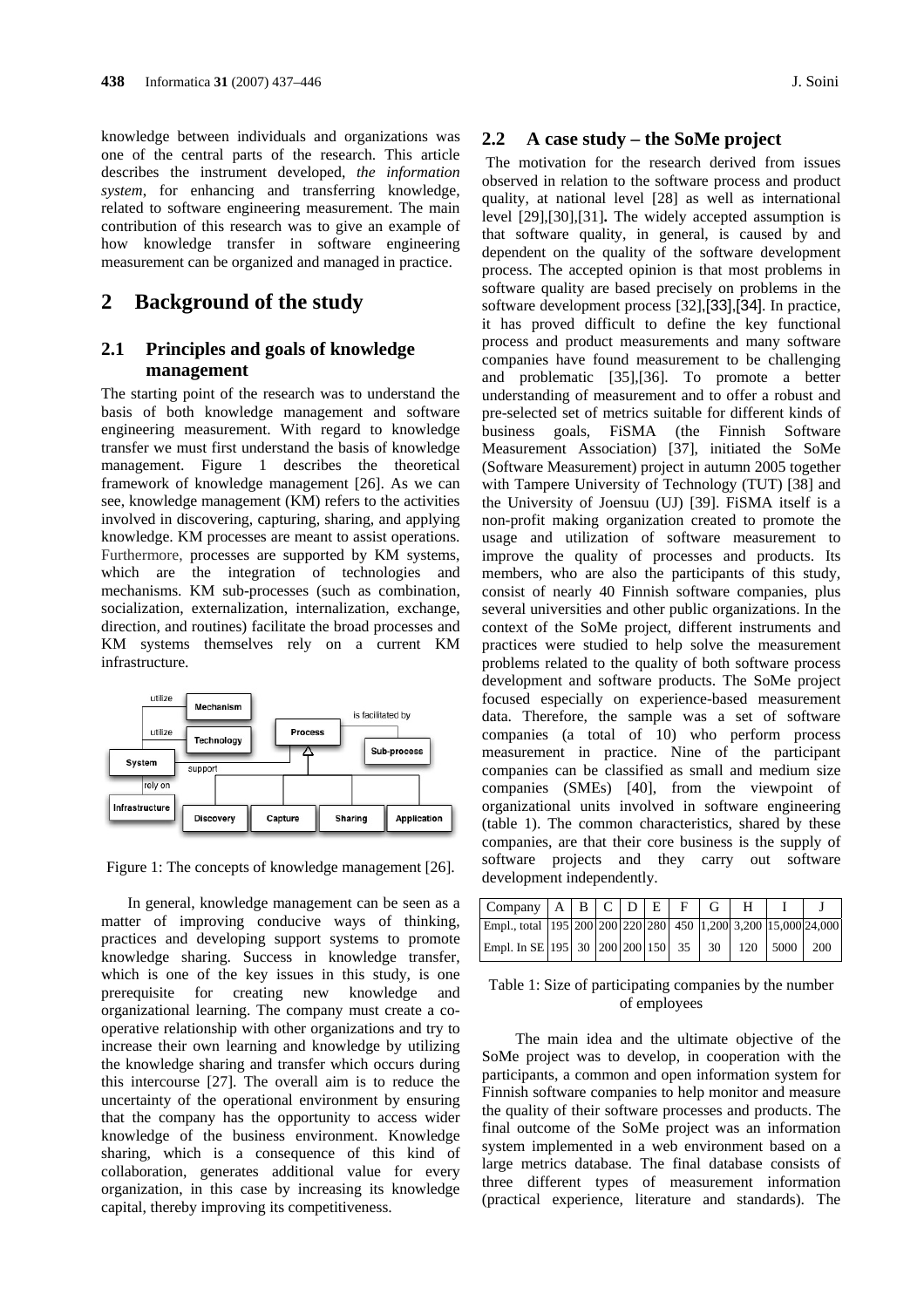developed information system utilizes a web-based repository of best practices.

# **3 Developing an instrument for transferring software measurement information**

### **3.1 Method used for capturing, organizing and evaluating the collected knowledge**

One of the main targets of the project was to get as much experience-based information in the database as possible. Therefore, the empirical part of the research was based on a series of interviews and questionnaires, created to collect the experiences of the companies about individual metrics and measurement practices in general. The research method used was to conduct interviews to address the research questions and the target group was quality managers. Information on the metrics used and current measurement practices were collected on a spreadsheet-style form, providing the basic data for this study (see Appendix A). The aim was to give as explicit a description as possible of all the process metrics used in the participating companies. The information on the current metrics (Appendix A) was collected before the interviews, because it provided the possibility to expand on it during the interview session. Figure 2 describes the process of how the knowledge was captured, modified, evaluated and shared.



Figure 2: The phases for capturing and sharing knowledge [41].

After the capturing phase, the collected information was combined and organized by the researchers. The information captured was pre-evaluated and analyzed as to its suitability, usability and the correctness of the examined topic. The captured knowledge was also modified in the same framework. The metrics database consists of individual items of information, *knowledge items,* and the manifestations of these items are *metric documents.* The formula for the title level and the terminology used in all documents is congruent. This solution helps the end user to read, perceive the logic and make comparisons between knowledge items.

Before distributing the captured and modified knowledge via the information system, the applicability and intelligibility of the information together was evaluated with representatives of the participating companies (see ref. [41]). A support group was

established inside FiSMA. The aim of this practice was to evaluate the knowledge collected with the end users before placing it in the information system and delivering it to the organizations. All the companies involved were able to take part in regular support group meetings. Other publications in relation to the SoMe project [41],[42] describe in more detail the process used for capturing, modifying, evaluating and distributing the measurement knowledge via the information system that was developed.

### **3.2 Overview of the information system**

The final outcome of the SoMe project was a measurement knowledge base consisting of a large metrics database. The expression of this final outcome is a web-based information system for measurement knowledge transition, which was successfully implemented in April 2007. This information system is meant for individuals and organizations seeking appropriate software metrics and measurement practices for their needs. It offers a bi-directional link, from processes to metrics, and also vice versa. With the metrics offered, the information system enables organizations to utilize measurement for controlling and monitoring their software processes and products and thus enhances the quality of the software produced.

#### **a. Ideology of the system**

The aim of the SoMe project was to develop an information system which will enable organizations to control and improve their software development process and product quality. In relation to process quality, process assessment models like the ISO/IEC 15504 process assessment model (SPICE) [43] and Capability Maturity Model Integrated (CMMI) [44] are available, which allow evaluation of the quality of the current software development process in the organization. For process improvement work, organizations need a deeper understanding of their own processes and to do this they need measurement data [16]. With this measurement information they can reliably seek and find improvement objects in their processes [45],[46],[47]. This approach was selected as the starting point of the development work and steered the work throughout system implementation*.* This aspect also guides the search taxonomy design of the information system. The selected search taxonomy was created based on the CMMI and SPICE process assessment models (see Figure 3). The aim of this selection was to for the organizations to familiarize themselves with and utilize these assessment models in their operations. This aspect is crucial for the process improvement viewpoint**.** Assessing the actual state of the current processes, which is also the first step of process improvement actions, is one of the most typical purposes of the use of measurement in software engineering [23]. The main ideas for developing the information system were precisely to help organizations utilize measurement knowledge to control their software development process and also to use measurement for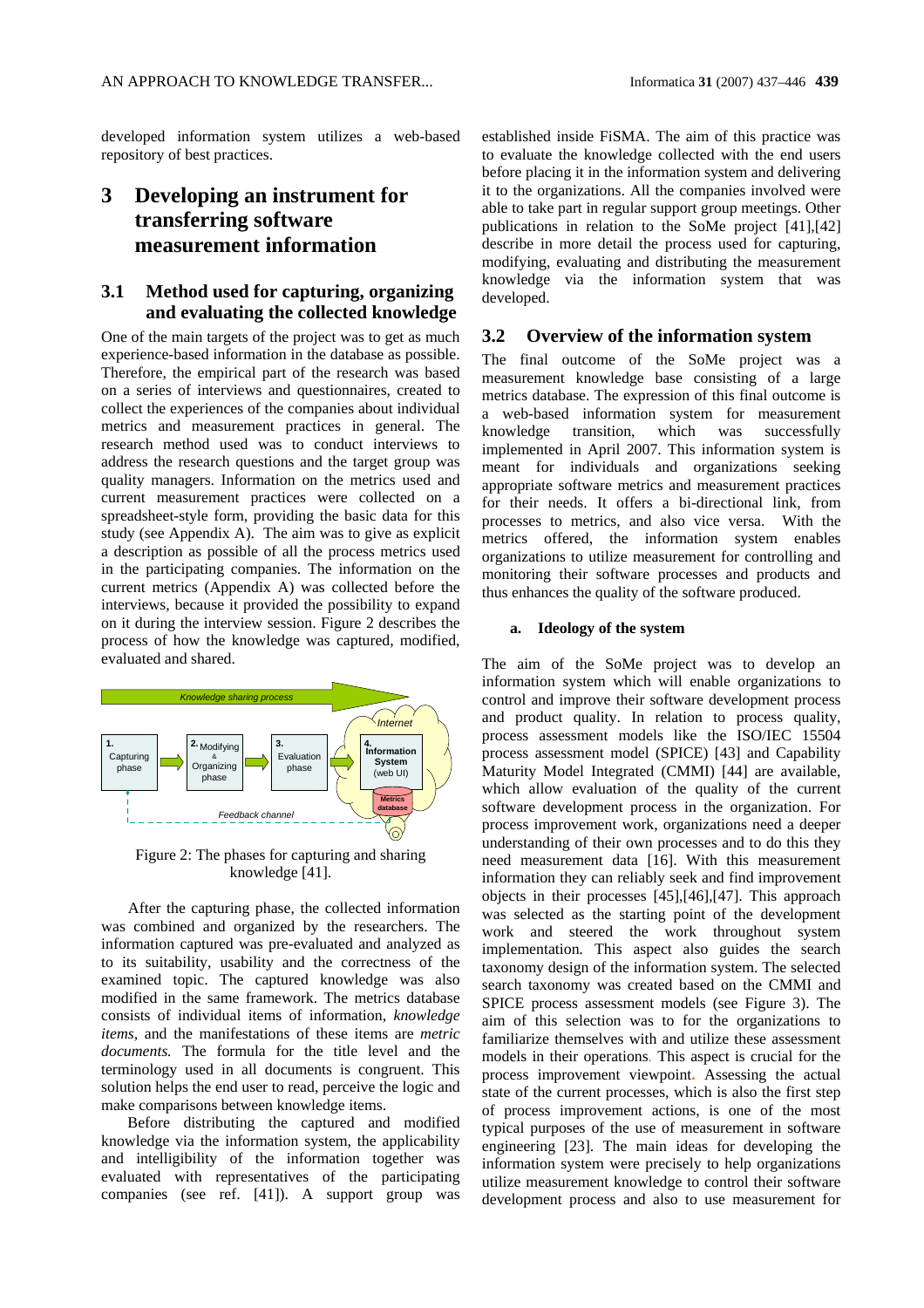supporting their process improvement work as well as being the source of objective information for management in their decision making.

#### **b. Metrics database**

The system itself works on a database, which contains information about software measurement literature, standards and actual metrics and measurement practices used in software organizations. The metrics database consists of individual items of information, *knowledge items* (individual metrics)*.* A standard form, *a metric document*, is used for presenting each knowledge item. The formula for the title level and the terminology used in all metric documents is congruent with the others. This solution helps the end user to read, perceive the logic and make a comparison between the metrics. All the process and product metrics in the database, carefully analyzed relevant metrics collected from the participants (85 metrics) as well as additional relevant metrics found in literature or standards (22 metrics), have been modified using the same standard form.

The following knowledge exists on each individual metric captured in the system: Purpose, Formula (if required), Values (with a possible threshold value), Usage, Workloads (establishing the metric, collecting the data, using the metric), Risks, Experiences plus other information and References. All this information was collected with the spreadsheet-style form (Appendix A), If required, in experienced-base metrics, this information was supplemented and clarified during the personal interview sessions. In addition to this, in the standard form, the metric links to the search taxonomy can be seen (the processes that the particular metric relates to are shown). As an example, there follows a description of one metric; *Distribution of customer work*, and its information under the *Usage* title: "It is a derived metric used mainly by upper management to monitor how the maintenance work is distributed between corrective, adaptive and perfective work. All maintenance work must be classified (at least) into these categories and recorded in the time tracking system. To calculate a ratio, the formula is: work hours in one category divided by the sum of all maintenance work hours. To use the metric, a detailed time tracking system must be in use, where each employee records his/her working hours. Once a month the quality manager collects the totals of customer work hours and presents them as a table or a graph. Inserting data in the time tracking system requires manual work, but after that the results can be calculated automatically".

Appendix B describes the experience-based measurement objects collected by the participating companies. The ISO/IEC 15504 (SPICE) standard was used as a framework to classify the metrics into suitable categories named after the SPICE processes. An evaluation is also presented of the given characteristics (see Appendix A) in relation to the metrics used *.* A more detailed analysis of the results of these user evaluations is presented in a previous research paper [48]. The experience-based metrics are collected from companies whose capability levels varied between 2 and 3. The experience-based metrics inside the database can be utilized mostly at a SPICE capability level of 2 (56 %), at level 3 (35 %), and 9 % at level 4 (see ref. [41]).

#### **c. Web-based information system**

In the information system, the knowledge items (individual metrics) are linked to the process groups inside the assessment models. Every knowledge item also includes information for all the process groups to which it relates and in practice is linked. This characteristic enables the user to see the dependence between process groups from a metric viewpoint and gives important information when planning measurement activities (e.g. a measurement program). These connections are also seen from the process group viewpoint, as the proper metrics depend on the selected process group in the selected assessment model (SPICE or CMMI). This realization method enhances awareness of the relationship between process assessment and process measurement. As an example, Figure 3 presents the results of one search; SPICE assessment model / (Engineering process group) ENG 10 System testing. After making the selection, the results (individual metrics) of this search appear in the information system display (see right of the figure). The user can see directly all the related metrics and also a brief description such as: the name of the metric(s), a short summary of each metric and workload evaluation for establishing, collecting and using the metric. Depending on the given search selection, the system retrieves the particular metrics from the database that are linked to the selection (individual process group inside the assessment model). Selecting a particular metric (by clicking on the metric name field) calls up the detailed information of this metric (see example in section *b. Metric database*). Every user can examine and compare which metric or metrics are appropriate and also compatible with the needs and maturity of their organization. It is possible to make a new search with a new search criterion as many times as you want. Organizations decide and select an appropriate set of metrics according to their needs independently.

| File Edit View Figyorites Tools Help                                                                                                                                                                                                     |                                         |                                                                                                                                                                                                                |              |                                          |             |  |
|------------------------------------------------------------------------------------------------------------------------------------------------------------------------------------------------------------------------------------------|-----------------------------------------|----------------------------------------------------------------------------------------------------------------------------------------------------------------------------------------------------------------|--------------|------------------------------------------|-------------|--|
| GBad · ○ 国国合ノSearch y Favorites ④ 品 · 品 · 一段 ⑤ 名                                                                                                                                                                                         |                                         |                                                                                                                                                                                                                |              |                                          |             |  |
| 488444 2] http://gnosis.fi/xgr4ervfd/pages/Welcome.do;jsessionid=3D3990221DFE8EB400BA39C092A199B4                                                                                                                                        |                                         |                                                                                                                                                                                                                |              | $+$ $63$ Go $+$ $+$                      |             |  |
|                                                                                                                                                                                                                                          |                                         |                                                                                                                                                                                                                |              | Help                                     | Feedback    |  |
| Word search Gluccary<br>Taxenomy                                                                                                                                                                                                         | Metric name                             | <b>Summary</b>                                                                                                                                                                                                 | offast.      | Establishing Callecting Using<br>offert. | offact.     |  |
| Clear selections<br><b>TEL Show all</b><br>► DI CMMI<br>ō<br><b>TIFSPICE</b><br>ō<br>ö<br>MAN 3 Project management                                                                                                                       | Defect count in<br>maintenance<br>thatt | Thefect cusset in maintenance is<br>meant for project manager to<br>monitor the amount of defects found<br>during different phases of software<br>maintenance. This is a base metric.                          | moderate     | miderate                                 | <b>Lots</b> |  |
| <sup>2</sup> MAN 1 Organizational alignment<br>e<br>RIN 2 Training<br>ö<br>ERIG 6 Software construction<br>O<br>E<br>ENG 4 Software requirements analysis                                                                                | Defect count in<br><b>Install</b>       | Defect count in terting is meant for<br>project and quality manager to<br>monitor the amount of defects found.<br>during different phases of testing.<br>This is a hass matrix.                                | moderate.    | moderate                                 | liste       |  |
| <b>BNG I Requirements elicitation</b><br>Ð<br>n<br>ERNG 5 Software design.<br>D<br><b>EXIGS</b> Software texting<br><b>BENG 7 Software integration</b><br>E<br>D<br>ENG 12 Software and system maintenance<br>日<br>ENG 10 System testing | Defect fix effort                       | Defect for effort is meant for<br>project manager to monitor the<br>amount of work hours spend in<br>correcting and fixing found defects<br>during the implementation phase.<br>This is a have external metric | n/n<br>heave | réa<br><b>Seht</b>                       | tda:        |  |
| D<br>COPE 2 Customer papport<br>E<br>COPE 1 Operational use<br>E<br>SPL 3 Product acceptance support                                                                                                                                     | Total coverage<br>percentage            | Total coverage percentage (TCP) at<br>meant for test manager to monitor<br>which parts of the program are<br>tested. This is a derived external<br>metric.                                                     |              |                                          | liste       |  |
|                                                                                                                                                                                                                                          | Function point<br>analysis              | Function point analysis (FPA) is<br>v/a<br>meant for every participant to<br>and the minimum of militain.                                                                                                      |              |                                          |             |  |

Figure 3: User interface (UI) of the web-based information system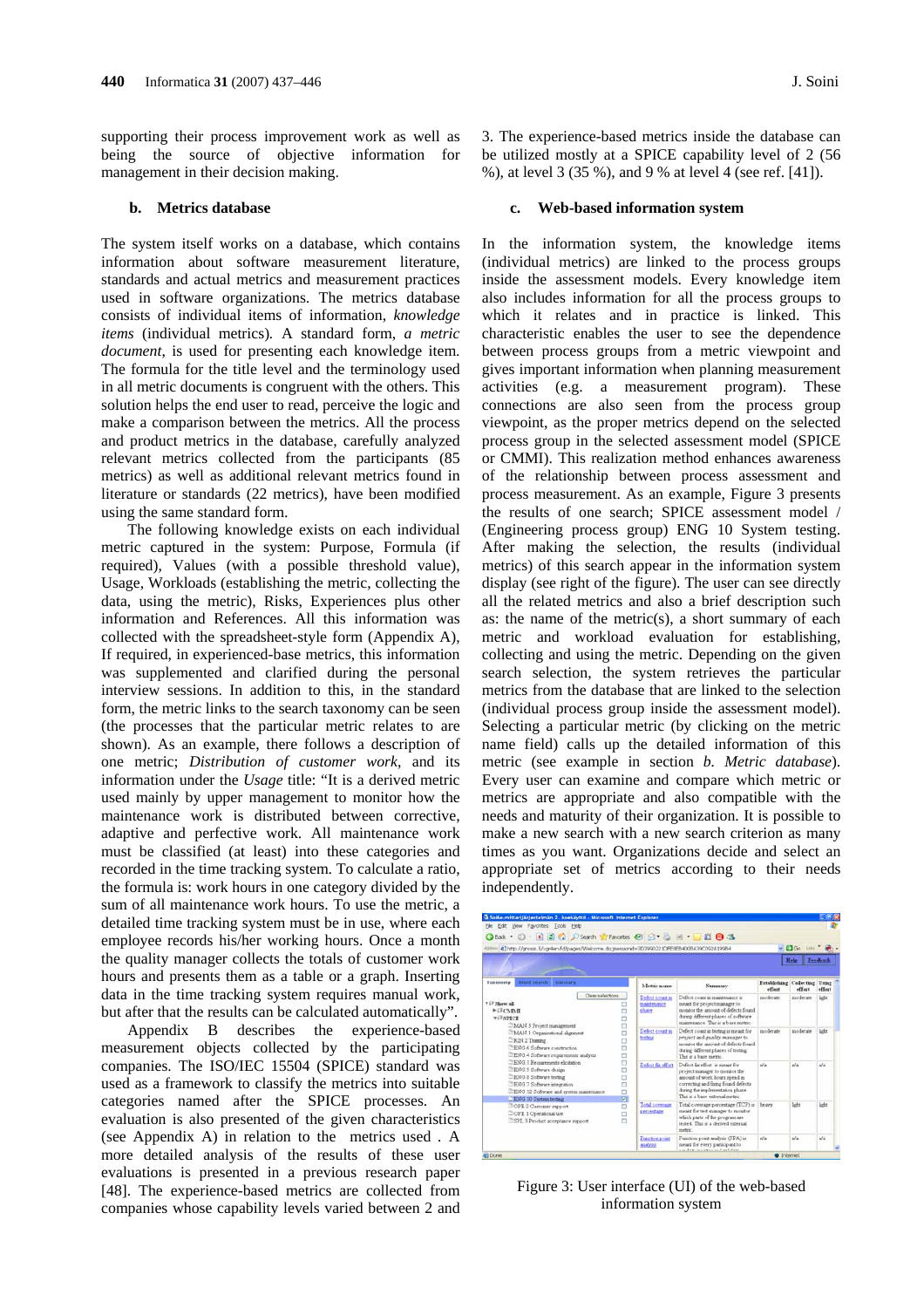The information system includes also a *word search* alternative (see Figure 3) for searching for a suitable metric. This feature was included because there may be organizations that are not familiar enough with the process assessment models to start using a system based on them. The starting point for planning the system webuser interface (UI) was that it must display as well as operate in such a simple way that the UI does not become an obstacle to the use of the system. A clearly and simply defined UI, both structurally and visually, is one of the most important factors when introducing new technical tools [49]. In this work, a lot of co-operation was made with the participant organizations and the people there were assumed to be the end users of the information system. This method is perceived as a functional approach when developing new applications for a certain target group [50].

Certain interactive activities are also involved in the information system. There are several reasons for this. Firstly, as stated above, the environment in software engineering is changing rapidly [51]. Therefore there could be a need for adding, modifying or even deleting some information related to the existing knowledge item (individual metric) in the system. Also, during the operation of the system, new experiences may arise and this interactivity allows new information to be added and also combined with the current item. This feature creates a line of communication between individuals and organizations, allowing them to share knowledge and learn from each other. Additionally, the information system includes a library. A glossary (see Figure 3) helps the user if the terms or concepts used in relation to measurement and metrics are not familiar. The terms and concepts used are mostly based on the terms and definitions used in software standards [52],[53],[54],[55]. This selection will guide the organization towards harmonized use of the terms related to software measurement.

# **4 Observations and evaluation of the developed system**

### **4.1 General observations**

The results of the research worth considering and evaluating are the research method used and the information system that was developed. The analysis and discussion presented here highlight some general observations on the research. The method used proved very useful for collecting and also evaluating information. The attitude and motivation of the participants to share their knowledge seemed very positive and the empirical data received met the requirements of the research. The method of data collection (a data form combined with interviews) and evaluating (with the support group) the data adds to its quality (see ref. [41]). The starting point and aim was to obtain more qualitative than quantitative data. The selected method supported the set goal very well. Overall, the method used during the research, as well as the created web-based information system for executing knowledge management and sharing, seem to be workable and seem to have achieved the goals which were set. The decision to connect the participants in the study from the very outset and the close co-operation with them throughout the project proved to be a good choice. This enhanced the knowledge-sharing process itself and also ensured the appropriateness of the final outcome. This method provides important information and feedback also for researchers on how to develop the system correctly and also maintained motivation for the researchers during a long project.

#### **4.2 Evaluation of the information system**

Below are evaluated briefly the main strengths and also some deficiencies of the information system.

Firstly, the strengths: It contains detailed information, mostly experienced-based, on the metrics involved in the system. With this information, organizations can initiate, or confirm and improve their existing measurement system. This kind of information seems to interest organizations and is very relevant especially if the organization wants or is intending to establish a measurement system. The most significant contribution from the technical point of view is a bidirectional link between processes and metrics. This feature helps and advises the users to identify the relevant metrics for controlling the particular process. The system guide advises the user on how to use measurement as an instrument for software process improvement. The user has the opportunity to see the connection and the dependence between software metrics and the software process groups. Becoming aware of these correlations is very important when planning, implementing or controlling the software processes or their improvement. In comparison with the other existing related tools, such as the knowledge PLAN and FP workbench by Software Productivity Research (SPR) [57] or the International Software Benchmarking Standards Group (ISBSG) database [58], the advantages of the new system are a closely specified description of the metrics themselves, a guiding feature for searching for the proper metric(s) and also an emphasis on software engineering measurement. With regard to the SPR (including information on over 2000 projects) or ISBSG (over 8000 projects), one disadvantage is the amount of purely numerical data. These systems are mainly intended for effort estimation and scheduling and for performing benchmarking. The SPR and ISBSG systems are more focused on a project viewpoint, rather than the process and product. One obvious strength of the new information system is also the congruent terminology of all the documents. This helps and advises the end user on how to read, perceive the logic and make a comparison between the knowledge items.

Secondly, however there are some deficiencies: the system is only to serve the issues related to the software process and product measurement; other subjects are excluded. This factor limits the utilization of the system. Also, the heavy emphasis on the software process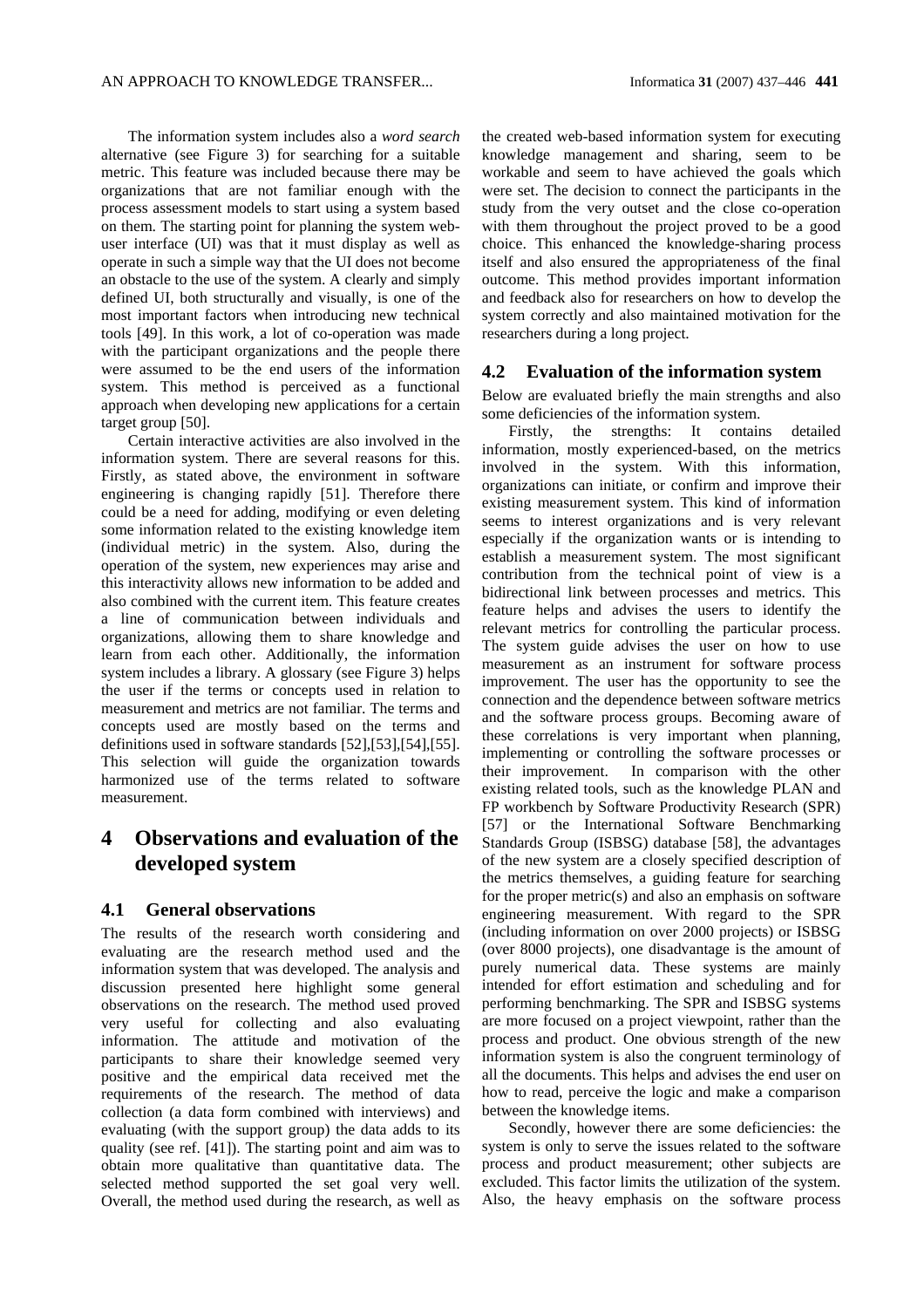assessment model which has been selected may be a factor of uncertainty. This approach could be unfamiliar to some of the users. Related to the users' evaluation of the requested characteristics of the metric used, it must be noted that the answers are subjective. This may cause a bias in the evaluation results if they are regarded purely from a scientific point of view [59]*,*[60]. It is also noteworthy that the experience data has been collected in organizations whose capability levels vary between 2 and 3. This fact must be taken into account when planning to utilize these experienced-based metrics.

Finally, some suggestions for future work. It may be useful to add some alternatives for the current search taxonomy (SPICE and CMMI) into the information system. For example, factors related to the organization, such as size and capability level, could be pre-selection factors when starting to seek the proper metrics. More feedback is needed when decisions are made relating to the improvement actions of the system. From a software measurement viewpoint, one relevant topic for future research could be to examine how the capability or maturity level of the organization may affect the utilization of the information system and how, and if, the required measurement information varies depending on the different levels. From a knowledge transition viewpoint, and also to validate the method developed and the tool itself, it could be interesting to implement this method for some other research subject in software engineering.

### **5 Summary**

This article deals with the research based on issues observed in relation to software process quality. In order to examine the solutions, the research project (SoMe) was established, with the aim of studying how measurement can be utilized for solving this issue. The goal was to collect the relevant and experience-based measurement data for this purpose, and also to create an appropriate information system for delivering the received knowledge to the software organizations. This article describes the method used and gives an overview of the ideology and the structure of the developed webbased information system as well as the measurement data included it. The generated system offers information about different metrics and their applicability to measuring different processes. It also gives an example of how issues related to information can be collected and one approach to solving its transition.

# **References**

- [1] P. Drucker (1999). Knowledge-Worker Productivity. The Biggest Challenge. *California Management Review*, Vol. 41, no. 2, pp. 79-94.
- [2] J. C. Jarillo and H. Stevenson (1991). Co-operative strategies – The payoff and the pitfalls. *Long Range Planning,* Vol. 24, pp. 64-70.
- [3] M. Iivonen and M. L. Huotari (2004). *Trust in knowledge management and systems in organizations*. Idea Group Publishing, London.
- [4] P. Sydänmaanlakka (2001). *Älykäs organisaatio. Tiedon, osaamisen ja suorituksen johtaminen*. Kauppakaari, Helsinki.
- [5] H. Hinterhuber and B. M. Levin (1994). Strategic networks – The organization of the future*. Long Range Planning,* Vol. 27, pp. 43-53.
- [6] C. Snow, R. Miles and H. Coleman (1992). Managing  $21<sup>st</sup>$  century network organizations. *Organizational Dynamics*, Vol. 20, no. 3, pp. 5-20.
- [7] J. S. Whipple, J. J. Gentry (2000). A network comparison of alliance motives and achievements. *Journal of business and industrial marketing,* Vol. 15, no. 5, pp. 301-322.
- [8] I. Kulmala, A. Vahteristo and E. Uusi-Rauva (2002). *Ohjelmistoyritysten verkostoituminen – tutkimus suomalaisten ohjelmistoyritysten toimintatavoista ja tavoitteista.* Research Report 3/2002. Tampere University of Technology, Tampere, Finland.
- [9] T. H. Davenport and L. Prusak (1998). *Working knowledge: How organizations manage what they know*. Harvard Business School Press, Boston, MA.
- [10] L. Edvinsson, B. Kitts and T. Beding (2000). The next generation of IC measurement: The digital IC landscape. *Journal of Intellectual Capital,* Vol. 1, no. 3, pp. 263-272.
- [11] M. R. Testa (2002). A Model for organizationbased 360 degree leadership assessment. *Leadership & Organization Development Journal,* Vol. 23, no. 5, pp. 260-268.
- [12] U. S. Bititci, V. Martinez, P. Albores and J. Parung (2004). Creating and managing value in collaborative networks. *International Journal of Physical Distribution and Logistics Management,* Vol. 40, no. 3, pp. 251-268.
- [13] U. S. Bititci, V. Martinez, P. Albores and J. Parung (2004). Creating and managing value in collaborative networks. *International Journal of Physical Distribution and Logistics Management,* Vol. 40, no. 3, pp. 251-268.
- [14] W. Seal, J. Cullen, A. Dunlop, T. Berry and M. Ahmed (1999). Enacting a European Supply Chain: A Case Study on the Role of Management Accounting. *Management Accounting Research,*  Vol. 10, no. 3, pp. 303-322.
- [15] M. Beeby and C. Booth (2000). Networks and interorganizational learning: a critical review. *The Learning Organization,* Vol. 2, pp. 75-88.
- [16] L. Briand, C. Differding and D. Rombach (1997). Practical Guidelines for Measurement-Based Process Improvement. *Software Process – Improvement and Practice,* Vol. 2, no. 4, pp. 253- 280.
- [17] N. E. Fenton and S. L. Pfleeger (1997). *Software Metrics: A Rigorous & Practical Approach, 2. Edition.* PWS Publishing Company, Boston, MA.
- [18] J. McGarry, D. Card, C. Jones, B. Layman, E. Clark, J. Dean and F. Hall (2002). *Practical*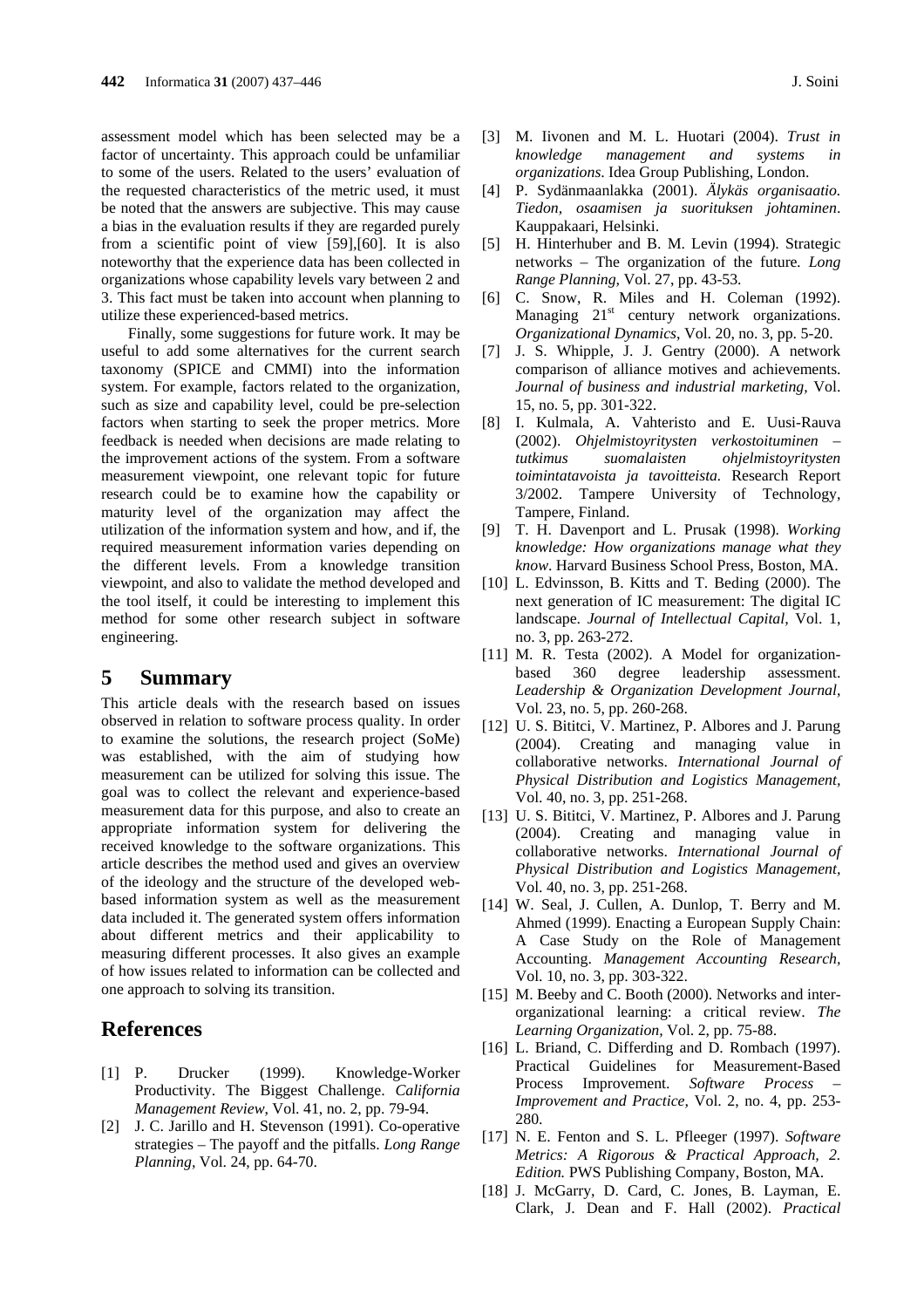*Software Measurement. Objective Information for Decision Makers*. Addison-Wesley, New York.

- [19] T. Varkoi (1999). Development of Measurement Programs to Support Process Improvement in Small Software Companies. *Proceedings of the FESMA'99 Conference.* Amsterdam, Netherlands, pp. 141-149.
- [20] Software Engineering Institute (SEI) (2006). *The State of Software Measurement Practice: Results of 2006 Survey.* Technical Report*,* CMU/SEI-2006- TR-009, ESC-TR-2006-009.
- [21] N. Habra, A. Abran and M. Lopez (2004). *Towards a framework for Measurement Lifecycle*. University of Namur, Technical Report, TR37/04.
- [22] P. Kulik (2000). Software Metrics: State of the Art. Retrieved 10/18/05 World Wide Web, http://www.klci.com
- [23] A. Neely (1998). *Measuring Business Performance. Why, What and How?.* Profile Books Ltd, London.
- [24] Software Productivity Center Inc. *SPC Metrics Recources, 8-step Metrics Program*. Retrieved 8/18/07 World Wide Web, http://www.spc.ca/resources/metrics/index.html
- [25] R. van Solingen and E. Berghout (1999). *The Goal/Question/Metric Method: A Practical Guide for Quality Improvement of Software Development*. McGraw-Hill Publishing Company, London, UK.
- [26] I. Becerra-Fernandez, A. Gonzalez and R. Sabherwal (2004). *Knowledge Management. Challenges, Solutions, and Technologies.* Prentice Hall, Upper Saddle River, NJ.
- [27] M. R. Testa (2002). A Model for organizationbased 360 degree leadership assessment. *Leadership & Organization Development Journal,* Vol. 23, no. 5, pp. 260-268.
- [28] H. Harju and M. Koskela (2003). *Cost-effective reliability design and assessment of software. Part 2.* VTT – Research Notes 2193, Espoo, Finland.
- [29] S. H. Kan (2002). *Metrics and Models in Software Quality Engineering, Second Edition.* Addison-Wesley Professional, Boston, MA.
- [30] S. H. Kan, V. R. Basili and L. N. Shapiro (1994). An overview from the perspective of total quality management. *IBM System Journal*, Vol. 33, no. 1, pp. 4-19.
- [31] J. S. Osmundson, J. B. Michael, M. J. Machniak and M. A. Grossman (2003). Quality management metrics for software development. *Information & Management,* Vol. 40, pp. 799-812.
- [32] T. Conti (1993). *Building Total Quality: A guide for management.* Chapman & Hall, New York
- [33] S. Zahran (1998). *Software Process Improvement: Practical Guidelines for Business* Success. Addison-Wesley Longman Ltd, Essex, UK.
- [34] W. S. Humphrey (1989). *Managing the Software Process*. Addison-Wesley Longman Publishing Co, Boston, MA.
- [35] N. Fenton, "Software Measurement: A Necessary Scientific Basis", *IEEE Transactions on Software Engineering,* Vol. 20, Issue 3, March 1994, pp. 199-206.
- [36] N. Fenton, and N. Martin, "Software metrics: successes, failures and new directions", *Journal of Systems and Software*, Vol. 47, Issues 2-3, July
- 1999, pp. 149-157. [37] FiSMA, Finnish Software Measurement Association. Retrieved 10/16/07 World Wide Web, http://www.fisma.fi/eng/index.htm
- [38] TUT, Tampere University of Technology, Retrieved 9/22/07 World Wide Web, http://www.tut.fi/public
- [39] UJ, University of Joensuu, Retrieved 9/22/07 World WideWeb, http://www.joensuu.fi/englishindex.html
- [40] SME; Small and Medium size enterprise. Retrieved 5/23/07 World Wide Web, http://ec.europa.eu/enterprise/enterprise\_policy/sme definition/index\_en.htm
- [41] J. Soini, V. Tenhunen and T. Mäkinen (2007). Managing and Processing Knowledge Transfer between Software Organizations: A Case Study. *Proceedings of the PICMET'07 Conference,* Portland, USA. pp. 1108-1113.
- [42] J. Soini, T. Varkoi, V. Tenhunen, M. Tukiainen (2007). Empirical case study of software metrics using the SPICE framework. *Proceedings of the SPICE'07 Conference,* Seoul, Korea. pp. 22-28.
- [43] ISO/IEC IS 15504-5:2006 (2006) Information Technology - Process Assessment - Part 5: An exemplar Process Assessment Model (SPICE).
- [44] CMMI for Systems Engineering/Software Engineering, Version 1.02. CMU/SEI-2000-TR-029. Carnegie Mellon University, SEI.
- [45] E. Rodenbach, F. van Latum and R. van Solingen (2000). SPI – A Guarantee for Success? – A Reality Story from Industry. *Proceedings of the PROFES 2000 Conference*. Eds. F. Bomarius and M. Oivo, Oulu, Finland, pp. 216-231.
- [46] T. Dybå (2000). An Instrument for Measuring the Key Factors of Success in Software Process *Improvement. Empirical Software Engineering*, Vol. 5, no. 4. pp. 357-390.
- [47] S. L. Pfleeger and H. D. Rombach (1994). Measurement Based Process Improvement*. IEEE Software,* July, pp. 9-11.
- [48] J. Soini, V. Tenhunen and M. Tukiainen (2007). Software Metrics and Evaluation of Their Usefulness in Finnish Software Companies. *Proceedings of the IWSM Mensura 2007 Conference,* Palma de Mallorca, Spain. pp. 204- 215.
- [49] S. Badker (1991). *Through the Interface. A Human Activity Approach to User Interface Design*. Lawrence Erlbaum Associates. Inc., New Jersey.
- [50] M. Huysman and D. de Wit (2002). *Knowledge sharing in practice*. Kluwer Academic Publishers, Dordrecht.
- [51] R. Petty and J. Guthrie (2000). Intellectual Capital literature review – measurement reporting and management. *Journal of Intellectual Capital*. Vol. 1, no. 2, pp. 155-176.
- [52] ISO 9000-3 (1997). *Guidelines for the application of ISO 9001:1994 to the development, supply,*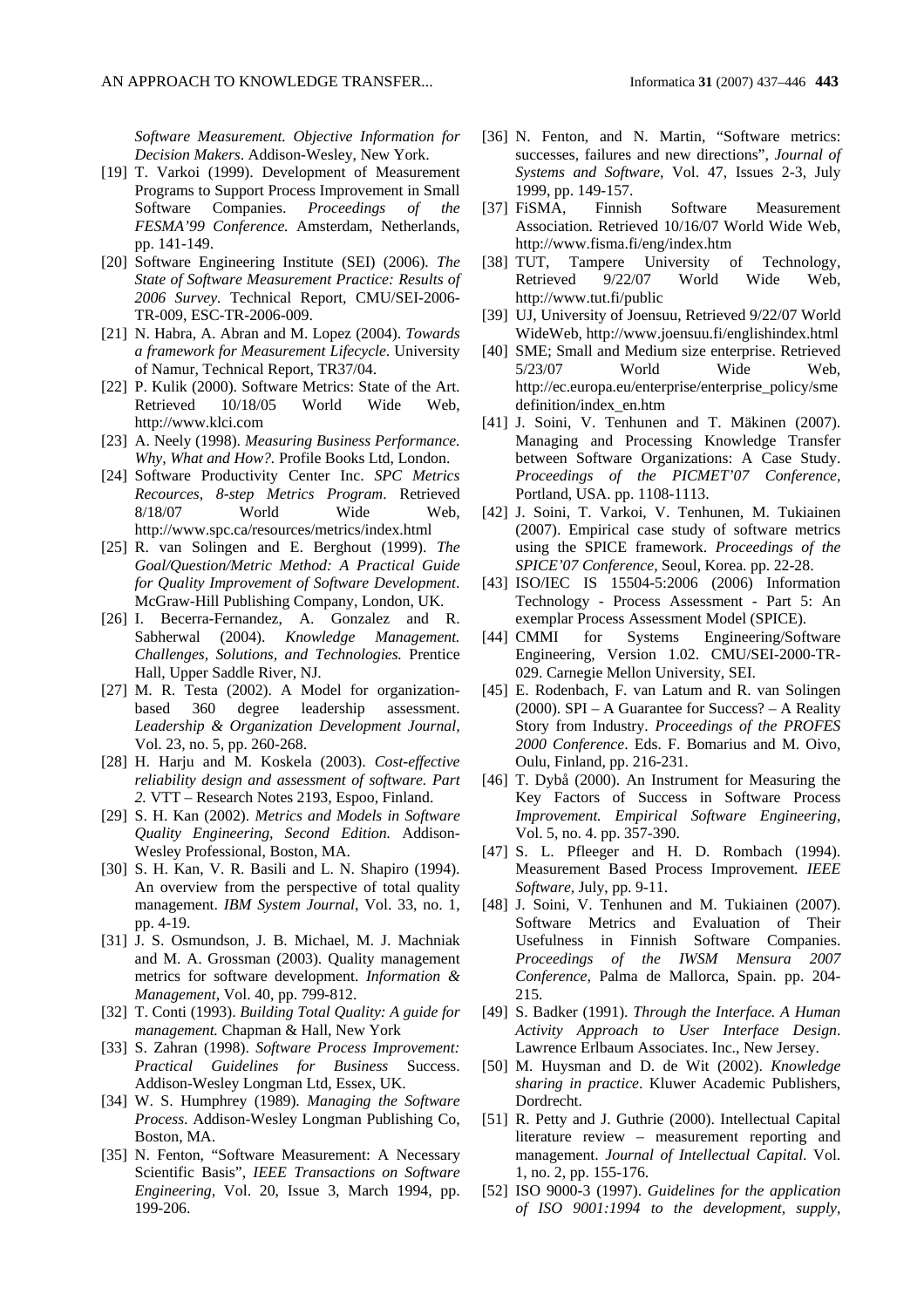- [53] ISO/IEC 9126-3;2003 (2003). *Software engineering – Product quality – Part 2: External metrics*. Technical Report.
- [54] ISO/IEC 9126-3;2003 (2003). *Software engineering – Product quality – Part 2: Internal metrics*. Technical Report.
- [55] IEEE Standard 1061-1998 (1998). *IEEE Standard for Software Quality and Metrics Methodology*. IEEE-SA Standard Board.
- [56] Software Productivity Research (SPR). Retrieved 11/12/07 World Wide Web, http://www.spr.com/products/default.shtm
- [57] International Software Benchmarking Standards Group (ISBSG). Retrieved 11/12/07 World Wide Web, http://www.isbsg.org/isbsg.nsf/weben/Tools
- [58] R. M. Cooke (1991). *Experts in Uncertainty: Opinion and Subjective Probability in Science*. Oxford University Press, NY, Oxford.
- [59] M. Bertrand and S. Mullainathan (2001). Do People Mean What They Say? Implications for Subjective Survey Data. *The American Economic Review*, Vol. 91, no. 2, pp.67-72.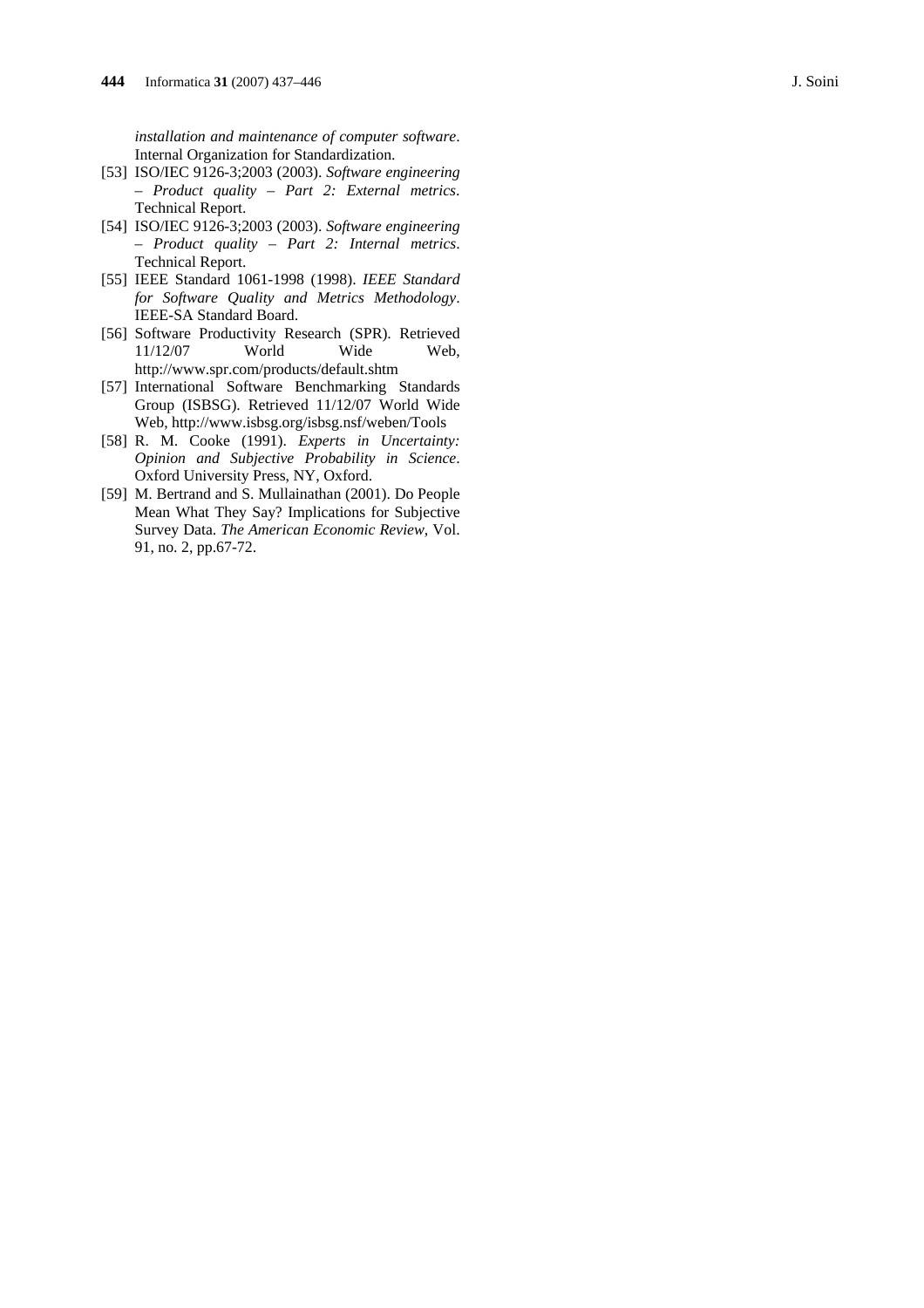# **Appendix A**

Spreadsheet-style interview form for collecting detailed metrics information [42].

|  |                                          |                                                 |                          |                        |                                          |                       |                                     | Application          |                                             |                                                                    |                                                  |                                            |                    |                                                   |                    |                 |  |
|--|------------------------------------------|-------------------------------------------------|--------------------------|------------------------|------------------------------------------|-----------------------|-------------------------------------|----------------------|---------------------------------------------|--------------------------------------------------------------------|--------------------------------------------------|--------------------------------------------|--------------------|---------------------------------------------------|--------------------|-----------------|--|
|  | #                                        | Name                                            |                          |                        | Purpose                                  |                       | Type                                |                      | Target                                      |                                                                    | Domain                                           |                                            | Formula            |                                                   | Values             |                 |  |
|  |                                          |                                                 | name of the              |                        | extensive                                |                       | meter's type:                       |                      | what attributes in what                     |                                                                    |                                                  |                                            |                    | how the meter                                     | values the meter   |                 |  |
|  |                                          | meter                                           |                          | description of         | Monitoring.                              |                       | of product.                         |                      |                                             | processes.                                                         |                                                  |                                            | is calculated      | produces and their                                |                    |                 |  |
|  |                                          | the meter and                                   |                          |                        | Controlling,                             |                       |                                     |                      |                                             |                                                                    | lifecycle phases                                 |                                            |                    | interpretation:                                   |                    |                 |  |
|  |                                          |                                                 |                          | Predicting             |                                          |                       | process and/or<br>project are       |                      | etc, the meter                              |                                                                    |                                                  |                                            | what's good,       |                                                   |                    |                 |  |
|  |                                          |                                                 | its purpose              |                        |                                          |                       |                                     |                      |                                             |                                                                    |                                                  |                                            | what's bad, what's |                                                   |                    |                 |  |
|  |                                          |                                                 |                          |                        | Validating                               |                       | measured                            |                      | is used                                     |                                                                    |                                                  |                                            |                    |                                                   |                    |                 |  |
|  |                                          |                                                 |                          |                        |                                          |                       |                                     |                      |                                             |                                                                    |                                                  |                                            |                    |                                                   | preferred          |                 |  |
|  |                                          |                                                 |                          |                        |                                          |                       |                                     |                      |                                             |                                                                    |                                                  |                                            |                    |                                                   |                    |                 |  |
|  |                                          |                                                 |                          |                        |                                          |                       |                                     |                      | м                                           |                                                                    |                                                  |                                            |                    |                                                   |                    |                 |  |
|  |                                          |                                                 |                          |                        |                                          |                       |                                     |                      |                                             |                                                                    | Primary                                          |                                            |                    | Secondary                                         |                    |                 |  |
|  | Data 1                                   |                                                 | Data 2                   |                        | Data 3                                   | Data 4                |                                     |                      | Data Collection Rate                        |                                                                    | Collectors                                       |                                            |                    | Collectors                                        | Usage              |                 |  |
|  |                                          | data used                                       | data used                |                        | data used                                | data used             |                                     |                      | how often the data is                       |                                                                    | who are                                          |                                            |                    | who are                                           |                    | how the data is |  |
|  |                                          |                                                 |                          |                        | to calculate  to calculate  to calculate |                       |                                     |                      | to calculate collected (e.g. $X$ times      |                                                                    |                                                  | primarily                                  |                    | secondarily                                       |                    | collected and   |  |
|  |                                          | the meter                                       | the meter                |                        | the meter                                | the meter             |                                     | in a                 |                                             |                                                                    |                                                  | responsible for responsible for the metric |                    |                                                   |                    |                 |  |
|  |                                          |                                                 |                          |                        |                                          | (add more             |                                     |                      |                                             |                                                                    | day/week/month/other, measuring or               |                                            |                    | measuring or                                      | calculated         |                 |  |
|  |                                          |                                                 |                          |                        |                                          |                       | cohmns if                           |                      | please specify)                             |                                                                    | for collecting                                   |                                            |                    | for collecting                                    |                    |                 |  |
|  |                                          |                                                 |                          |                        |                                          |                       |                                     |                      |                                             |                                                                    | the data                                         |                                            |                    | the data                                          |                    |                 |  |
|  |                                          |                                                 |                          |                        |                                          |                       | needed)                             |                      |                                             |                                                                    |                                                  |                                            |                    |                                                   |                    |                 |  |
|  |                                          | $\Omega$                                        |                          |                        |                                          |                       |                                     |                      |                                             |                                                                    |                                                  |                                            |                    |                                                   |                    |                 |  |
|  |                                          |                                                 |                          |                        | Primary                                  |                       | Secondary                           |                      |                                             |                                                                    |                                                  |                                            |                    | Workload in Establishing Workload in Establishing |                    |                 |  |
|  |                                          | <b>Examination Rate</b>                         |                          |                        | <b>Beneficiaries</b>                     |                       |                                     | <b>Beneficiaries</b> |                                             |                                                                    |                                                  |                                            |                    |                                                   |                    |                 |  |
|  |                                          |                                                 |                          |                        |                                          |                       |                                     |                      |                                             | the Meter (1)                                                      |                                                  |                                            | the Meter $(2)$    |                                                   |                    |                 |  |
|  |                                          | how often are the                               |                          |                        | who are primarily                        |                       | who are                             |                      |                                             | how much resources are<br>estimation of the                        |                                                  |                                            |                    |                                                   |                    |                 |  |
|  |                                          | meter's results looked                          |                          |                        | using the meter's                        |                       |                                     | secondarily using    |                                             | consumed when the meterworkload; scale:<br>is first introduced and |                                                  |                                            |                    |                                                   |                    |                 |  |
|  |                                          | at (e.g. $X$ times in a                         |                          |                        | results                                  |                       |                                     | the meter's results  |                                             |                                                                    |                                                  |                                            |                    | $I = heavy$ .                                     |                    |                 |  |
|  |                                          | day/week/month/other,                           |                          |                        |                                          |                       |                                     |                      |                                             |                                                                    | established (e.g. person-<br>$2 =$ considerable, |                                            |                    |                                                   |                    |                 |  |
|  | please specify)                          |                                                 |                          |                        |                                          |                       |                                     |                      | hours, calendar time etc.) $3 = moderate$ , |                                                                    |                                                  |                                            |                    |                                                   |                    |                 |  |
|  |                                          |                                                 |                          |                        |                                          |                       | $4 = light$                         |                      |                                             |                                                                    |                                                  |                                            |                    |                                                   |                    |                 |  |
|  |                                          |                                                 |                          |                        |                                          |                       |                                     |                      |                                             |                                                                    |                                                  |                                            |                    |                                                   |                    |                 |  |
|  |                                          |                                                 |                          |                        |                                          |                       |                                     |                      |                                             |                                                                    |                                                  |                                            |                    | AA                                                |                    |                 |  |
|  |                                          |                                                 |                          |                        | Workload in Using Workload in Using      |                       |                                     |                      |                                             |                                                                    |                                                  |                                            |                    |                                                   |                    |                 |  |
|  |                                          | the Meter $(1)$                                 |                          |                        | the Meter $(2)$                          | Accuracy              |                                     |                      | Reliability                                 |                                                                    |                                                  | <b>Risks</b>                               |                    | Usefulness                                        |                    |                 |  |
|  |                                          | how much                                        |                          |                        | estimation of the                        | estimated             |                                     |                      | estimated                                   |                                                                    | risks and                                        |                                            |                    |                                                   | general estimation |                 |  |
|  |                                          | resources are                                   |                          |                        | workload: scale:                         | accuracy of the       |                                     |                      | reliability and                             |                                                                    | problems                                         |                                            |                    | of the meter                                      |                    |                 |  |
|  |                                          | consumed when                                   |                          |                        | $1 = heavy$                              |                       | meter's results:                    |                      |                                             | robustness of the                                                  |                                                  | related to                                 |                    | usefulness:                                       |                    |                 |  |
|  |                                          | the meter is used<br>$2 = \text{considerable}.$ |                          |                        | scale:                                   |                       |                                     | meter's results:     |                                             | the meter's                                                        |                                                  | scale:                                     |                    |                                                   |                    |                 |  |
|  |                                          | $(e.g. person-hours,$                           |                          |                        | $3 = moderate$ .                         | $1 = inaccurate$      |                                     |                      | scale:                                      |                                                                    |                                                  | usage                                      |                    | $1 = u$ seless.                                   |                    |                 |  |
|  |                                          | calendar time etc.)                             |                          | $4 = light$            |                                          | $2 = approximate$ ,   |                                     |                      | $1 =$ unreliable,                           |                                                                    |                                                  |                                            |                    | $2 = of$ limited use,                             |                    |                 |  |
|  |                                          |                                                 |                          |                        |                                          |                       | $3 = quite accurate, 2 = moderate,$ |                      |                                             |                                                                    |                                                  |                                            |                    | 3 = quite useful,                                 |                    |                 |  |
|  |                                          |                                                 |                          | 4 = very accurate      |                                          |                       | $3 = quite reliable$ ,              |                      |                                             |                                                                    |                                                  | 4 = very useful                            |                    |                                                   |                    |                 |  |
|  |                                          |                                                 |                          |                        |                                          |                       | 4 = verv reliable                   |                      |                                             |                                                                    |                                                  |                                            |                    |                                                   |                    |                 |  |
|  |                                          |                                                 |                          |                        |                                          |                       |                                     |                      |                                             |                                                                    |                                                  |                                            |                    |                                                   |                    |                 |  |
|  |                                          | AB                                              |                          |                        | AC                                       |                       |                                     | AD                   |                                             |                                                                    | AE                                               |                                            |                    | AF                                                |                    |                 |  |
|  |                                          |                                                 |                          |                        |                                          |                       |                                     |                      |                                             |                                                                    |                                                  |                                            |                    |                                                   |                    |                 |  |
|  | Other Information<br>Source              |                                                 |                          | References             |                                          |                       | Author                              |                      | <b>Web Links</b>                            |                                                                    |                                                  |                                            |                    |                                                   |                    |                 |  |
|  | free-form notes,                         |                                                 | source of the            |                        | detailed sources of the                  |                       |                                     |                      | name of the                                 |                                                                    |                                                  | possible links to                          |                    |                                                   |                    |                 |  |
|  | comments and other                       |                                                 | meter, any of            | meter:                 |                                          |                       |                                     |                      | author who has                              |                                                                    | <b>WWW</b> sites with                            |                                            |                    |                                                   |                    |                 |  |
|  | information (e.g. meter's the following: |                                                 |                          |                        |                                          | - name of the author  |                                     |                      | written the                                 |                                                                    |                                                  | related                                    |                    |                                                   |                    |                 |  |
|  |                                          |                                                 | Literature,              | and book/article/web   |                                          |                       |                                     |                      | information                                 |                                                                    | information                                      |                                            |                    |                                                   |                    |                 |  |
|  | relation to various                      |                                                 |                          |                        |                                          |                       |                                     |                      | about the meter                             |                                                                    |                                                  |                                            |                    |                                                   |                    |                 |  |
|  | process models; to                       |                                                 | Organizations, site/etc. |                        |                                          |                       |                                     |                      |                                             |                                                                    |                                                  |                                            |                    |                                                   |                    |                 |  |
|  | different sizes and types                |                                                 | <b>Standards</b>         |                        |                                          | - name of the company |                                     |                      | in this table                               |                                                                    |                                                  |                                            |                    |                                                   |                    |                 |  |
|  | of projects or                           |                                                 |                          | or organization        |                                          |                       |                                     |                      |                                             |                                                                    |                                                  |                                            |                    |                                                   |                    |                 |  |
|  | organizations; etc.)                     |                                                 |                          | - name of the standard |                                          |                       |                                     |                      |                                             |                                                                    |                                                  |                                            |                    |                                                   |                    |                 |  |
|  |                                          |                                                 |                          |                        |                                          |                       | or model                            |                      |                                             |                                                                    |                                                  |                                            |                    |                                                   |                    |                 |  |